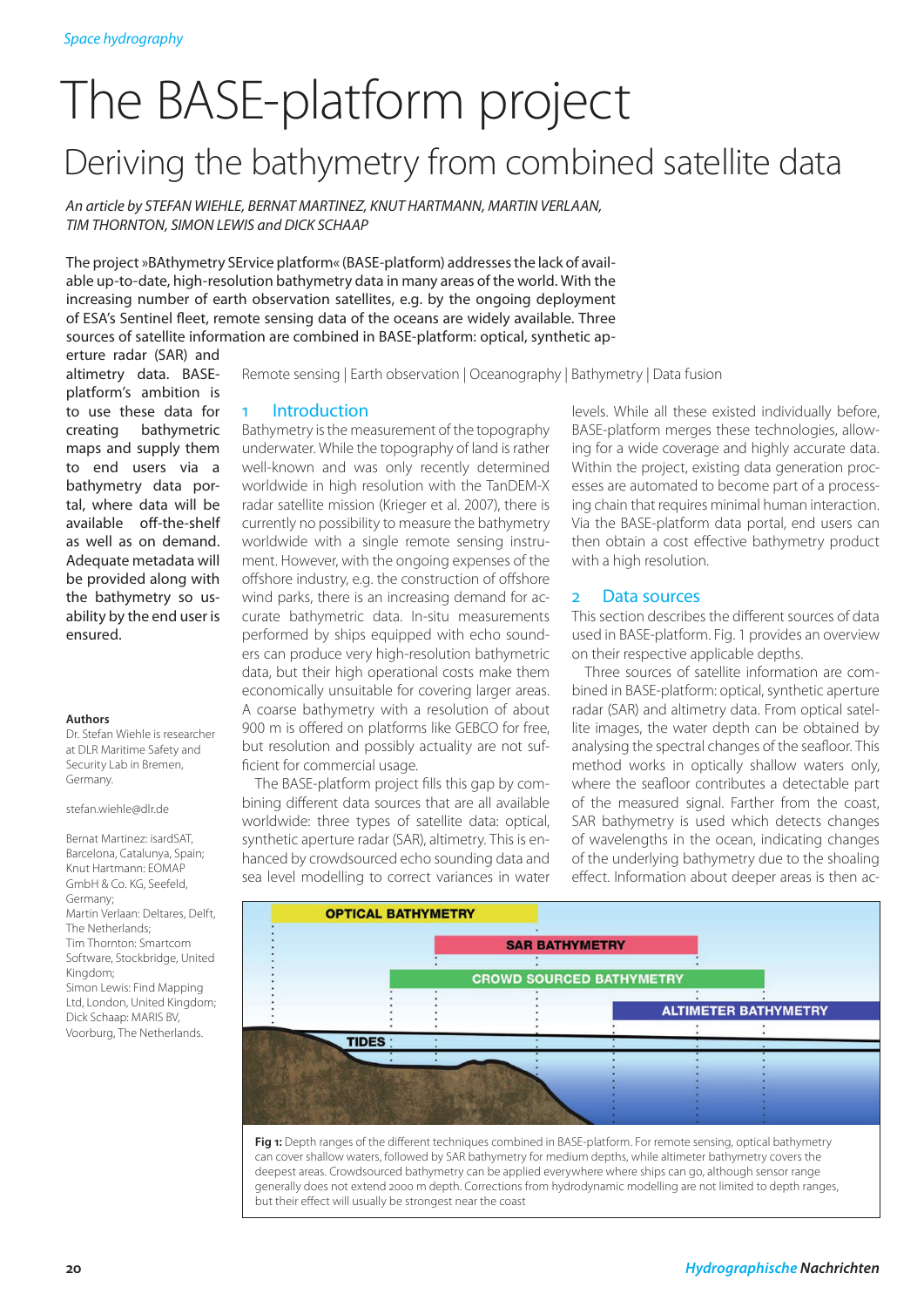quired from altimetry data. Altimetry satellites use radar signals to determine the height of the ocean surface below them. Changes in the bathymetry cause gravimetric distortions which influence the height of the sea surface; this allows a reproduction of underlying bathymetric features.

Additional input is gathered from crowdsourced data, providing depth information from a large number of ships and small craft along their regular tracks. These in-situ measurements are also used for the calibration of earth observation data. With tidal modelling, all data are corrected for the tides during their respective acquisition time. By combining all these sources, a merged bathymetry product can then be created.

# 2.1 Optical satellite data

For the successful use of optical bathymetry, the sea bottom must contribute a detectable part to the signal measured by the satellite sensor (Heege et al. 2008). The depth of these so called optical shallow waters varies from <10 m in regions like the North Sea to about 30 m, e.g. in Caribbean waters. The environmental conditions of the recording strongly vary over time, hence, sophisticated correction algorithms have to be applied. These will remove, e.g., atmospheric effects, adjacency effects when land is nearby, sunglint on the sea surface or water refraction. An example of optical bathymetry is given in Fig. 2. Multiple satellites are used for data acquisition, including ESA's Sentinel-2 and Landsat 8.

## 2.2 Synthetic aperture radar satellite data

While radar beams cannot penetrate the ocean surface to directly determine the underlying bathymetry, the bathymetry causes the so called shoaling effect which changes wave parameters at the sea surface. This shoaling effect makes waves become shorter and steeper when approaching shallower waters, hence, a direct relation between changes in wavelength and depth exists. With SAR, the ocean waves can be depicted independent of sunlight or weather conditions. The wavelengths are then



determined using the Fast Fourier Transform (FFT) on small subsections of the acquired radar image (Pleskachevsky et al. 2011). Due to recent improvements, artefacts like ships, sandbanks or wave breaking zones can be filtered out, allowing an automatic and consistent analysis of the scenes. The algorithm for SAR bathymetry is sketched in Fig. 3, an example result is shown in Fig. 4. The data used are primarily acquired by DLR's TerraSAR-X mission and ESA's Sentinel-1 mission, but data from other satellites can also be used for this method.



**Fig 3:** Algorithm for tracking wave rays: by computing the Fast Fourier Transform (FFT) for a sub-image, a 2D image spectrum is retrieved in wave number space indicating wavelength and wave direction. Starting in open waters, the box for the FFT is moved in the wave direction, and a new FFT is computed. Data filtering is taken into account for the wave direction (cross sea) and wavelength (wind sea and wind streaks). The procedure is repeated until the corner points of the FFT box reach the shoreline (A); an example of one wave ray (B)

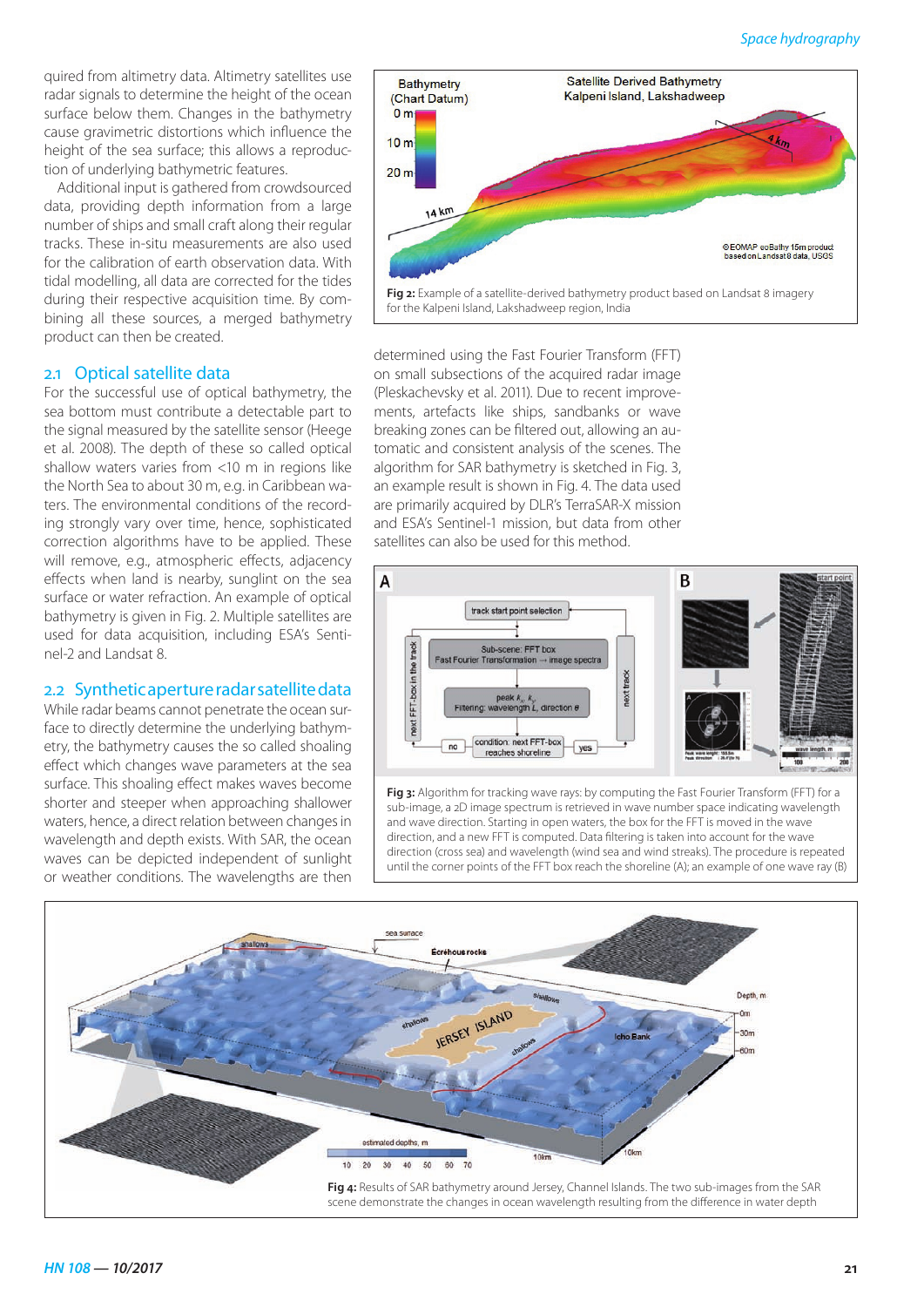

# 2.3 Altimetry satellite data

Space altimetry also employs radar waves, but uses a very different procedure than the SAR approach described above. The altimetry method relies on the fact that topography on the seafloor creates gravity anomalies that tilt the ocean surface in ways that are measureable with a radar altimeter (Dixon et al. 1983). From these, the underlying changes in bathymetry can be derived.

The estimation of gravity anomalies starts with a smooth version of the geoid (EGM08) that can be used to apply the remove-compute-restore procedure widely used in geodesy. This allows the calculation of the rugosity over the smooth geoid model in a flat approach from altimetry data.



Afterwards the residual heights are converted to slopes and interpolated into a grid. From the above surfaces the high-resolution component of gravity anomalies can be estimated from the east and north vertical deflection by solving the Laplace equation in the Fourier domain. Finally the estimation of gravity anomalies is the sum between the recovered smoothed model (EGM08) and the high-resolution component. The workflow for deriving bathymetry from satellite altimetry data is given in Fig. 5, an example result is shown in Fig. 6.

The gravity anomalies principle is applicable for topographic variations reaching from about 10 km (smaller variations create too little influence on the ocean surface) up to several hundred kilometres (larger variations are isostatically compensated and do not produce gravity variations).

Adding bathymetric ship soundings to the procedure improves the results in two different ways. On one hand a smoothed version of the bathymetric surface (isostatically compensated component) can be estimated by filtering an interpolated surface from the soundings. On the other hand, gravity to bathymetry ratio grids can be estimated. This avoids defining the unknown seafloor density variations which have great influence in gravity anomalies. For this methodology, data from Cryosat-2 along with ancillary data from other satellites was used.

## 2.4 Crowdsourced bathymetry data

While regular seafloor mapping campaigns are expensive, crowdsourced bathymetry (CSB) asks vessels to log position and depth data while they carry out their normal activities. The gathered data are periodically uploaded to generate a bathymetric data product. Many vessels were already gathered for the TeamSurv platform during the previous CoSuDEC project, now reaching about 300 vessels plus other vessels like research ships. For BASE-platform, CSB data are used as insitu measurements and offer a way of calibrating the results obtained via remote sensing.

# 2.5 Sea level modelling

All of the methods previously described measure the distance between the sea surface and the seafloor at their respective time of measurement. However, this water depth is strongly influenced by tidal and meteorological variations. Tidal amplitudes are often amplified near the coast, which may reach several metres of tidal range, even up to 14.5 m in the Bay of Fundy.

As permanently installed tidal gauges are mostly too scarce for global tidal interpolation, numerical hydrodynamic models are applied. Observations from tide gauges and satellite altimetry are included in these models to improve accuracy. For the BASE-platform project, this modelling allows to calculate the correct chart datum. According to the standard of the International Hydrograph